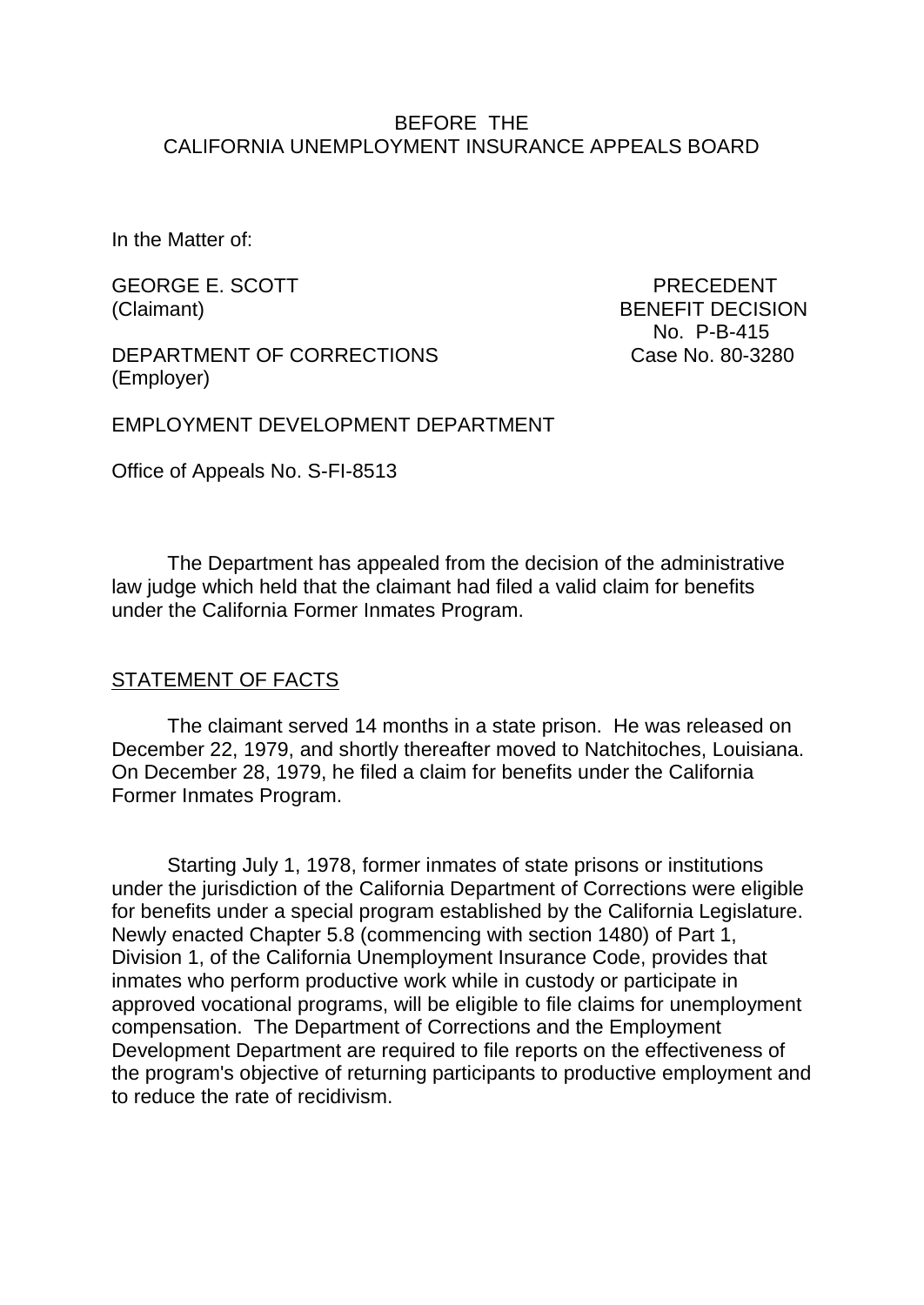## P-B-415

Accordingly, participants are required to file claims with the Department and to register at a public employment office. There is no provision restricting the manner in which claims are received or requiring participants to file claims with public employment offices in California.

The additional cost of benefits under the program to the Disability Fund and Unemployment Insurance Fund is borne by the state. There is no specific provision relating to the cost of administration.

The Department rejected the claimant's claim as invalid on the ground that it was filed in Louisiana instead of California. The Department maintains that lacking a specific authorization to pay the cost of administering claims by other states, it does not have the authority to accept claims filed out of state.

## REASONS FOR DECISION

Section 1480 states that the provisions of law relating to unemployment and disability insurance shall apply to such claims, except when the provisions are Inconsistent with the new chapter. Under section 1483, the State of California is required to pay into the Unemployment Fund and Disability Fund, the additional cost of providing such benefits.

In section 1480 of the Unemployment Insurance Code the legislature has extended unemployment and disability coverage to former inmates of state prisons and correctional institutions under the jurisdiction of the Department of Corrections. The only difference between the special Former Inmates Program and the other programs are the methods of computing wage claims, the length of time in which benefits can be drawn, and the funding of the program. Except for these distinctions, the statutes and rules regulating unemployment compensation and unemployment disability compensation apply to the Former Inmates Program.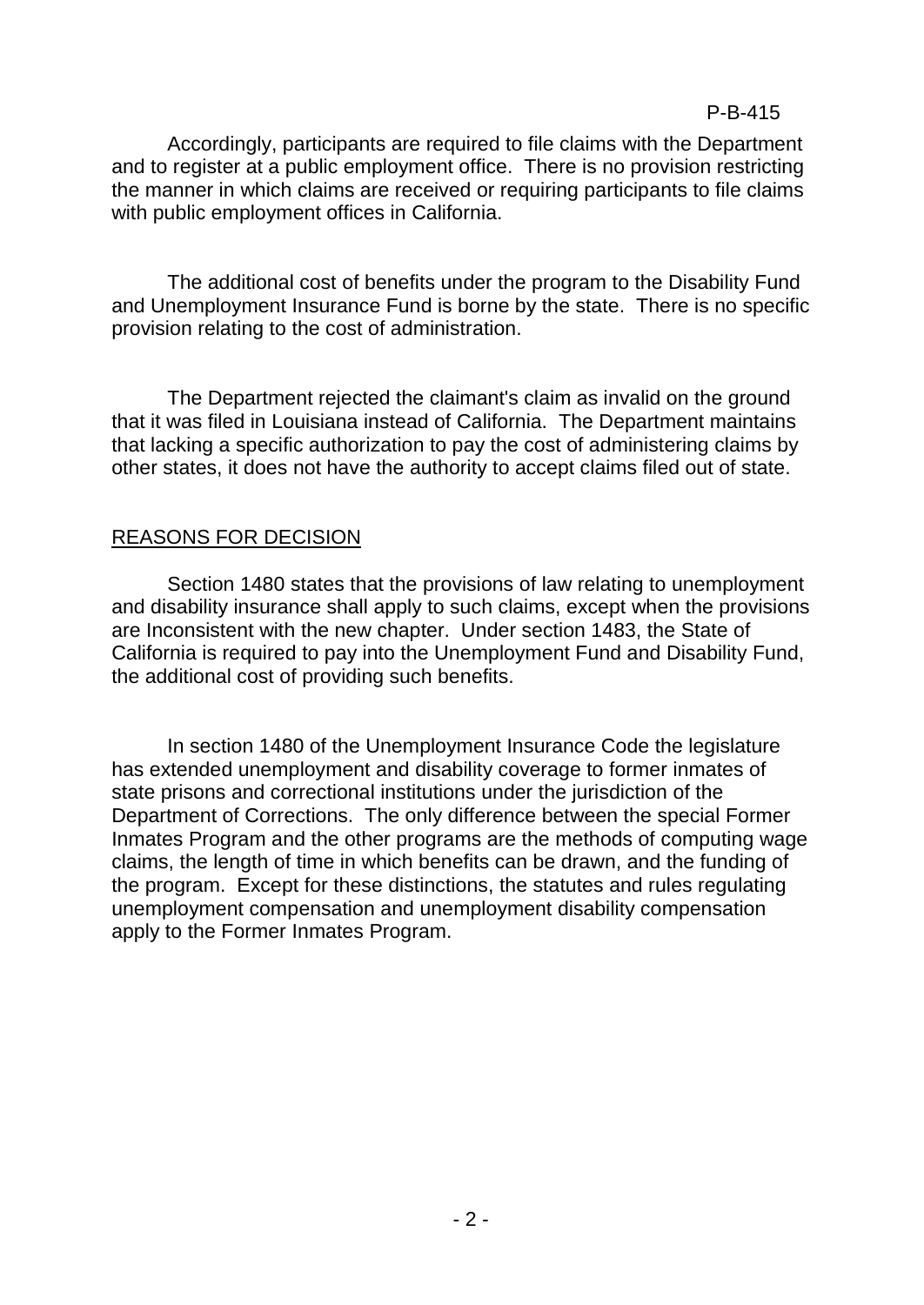The Unemployment Insurance Fund may be used to pay the cost of unemployment compensation and for certain administrative costs authorized by the Legislature and the United States Department of Labor. However, section 1558 of the code provides that money in the Unemployment Administration Fund shall be expended "for the purpose of defraying the cost of the administration of this division." Since the special Former Inmates Program is located in the division referred to above, there is authority to use the Unemployment Administration Fund to meet the administrative expense of operating the program, including taking claims in California or elsewhere.

The provisions relied upon by the Department do not establish that the Legislature intended in any manner to limit the payment of benefits under the Former Inmates Program to those presently residing in California. These provisions concern the ability of California to obtain federal funding for the cost of administering this program. The question whether California can obtain federal funding for taking former inmate claims or must itself pay such costs from funds appropriated, is wholly separate and distinct from whether the claimant loses his eligibility when he moves out of state. The Legislature was attempting to model a special program as closely as possible on existing ones. It wished to test thereby whether a temporary wage replacement for newly released inmates would have any effect upon their eventual employ-ability and on recidivism. There is no apparent policy reason to limit the program to those residing in California, nor is there any statutory authority for limiting eligibility.

The mere fact that in enacting the program the Legislature did not deal with the administrative costs of the program, including the costs of handling claims filed through other Employment Security Agencies, does not indicate any intention to limit eligibility. If the Department were correct that the absence of such specific authority affected eligibility under the program, no one would be eligible whether residing in California or some other state.